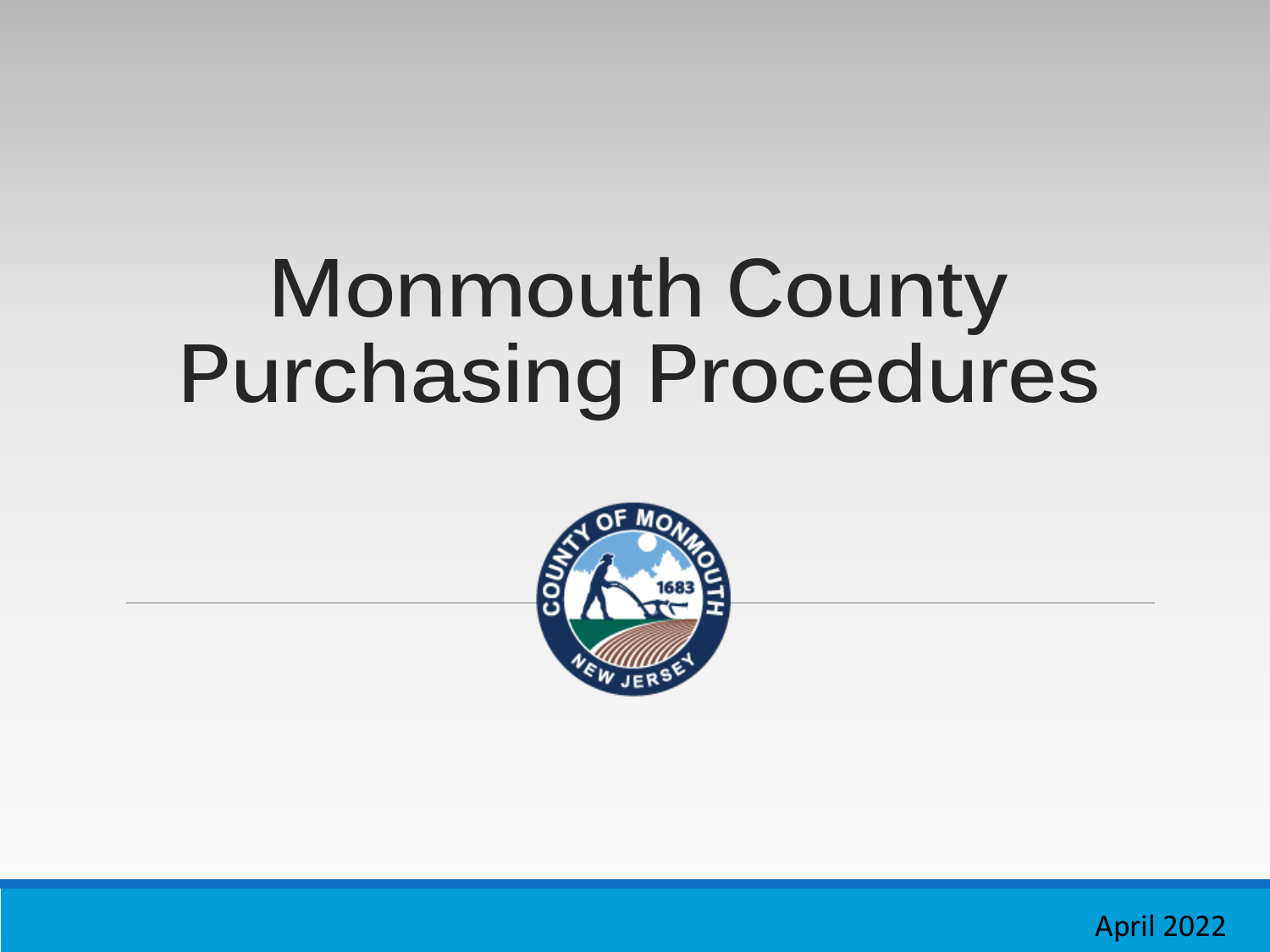## **Finance and Purchasing Laws**

- **Finance Laws**: Local Authorities Fiscal Control Act N.J.S.A 40A:5A-1 et seq., Technical Accounting Directive No. 1 and Administrative code 5:30-5.1.
- **Procurement Laws**: Local Public Contracts Law N.J.S.A. 40A:11-1 et seq., Administrative Code N.J.A.C. 5:34-1 et seq.
- **Yellow Book - SPECIAL EDITION GOODS AND SERVICES BID SPECIFICATIONS: A GUIDE FOR NEW JERSEY LOCAL PUBLIC AGENCIES.** Qualified Purchasing Agent Program, Procurement First Edition: November 1995, Second Edition: January 2005, Special Third Edition: April 2018, Fourth Edition: Fall 2018; 4th Ed. Ver. 2: Spring 2019
- **Laws outside the Local Public Contracts Law** that must be followed:
	- Pay to Play Law N.J.S.A. 19:44A-20.13 et seq.
	- Business Registration Act P.L. 2004, c.57.
	- Prevailing Wage N.J.S.A. 34:11-56.25 et seq.
	- Public Works Contractor Registration Act N.J.S.A. 34:11-56.48 et seq.
	- Equal Employment Opportunities N.J.S.A 10:5-31 et seq
	- Anti-Discrimination in Employment N.J.S.A. 10:2-1
	- Americans with Disability Act 42 U.S.C. § 12101
	- Records Retention N.J.S.A. 52:15C-14(d)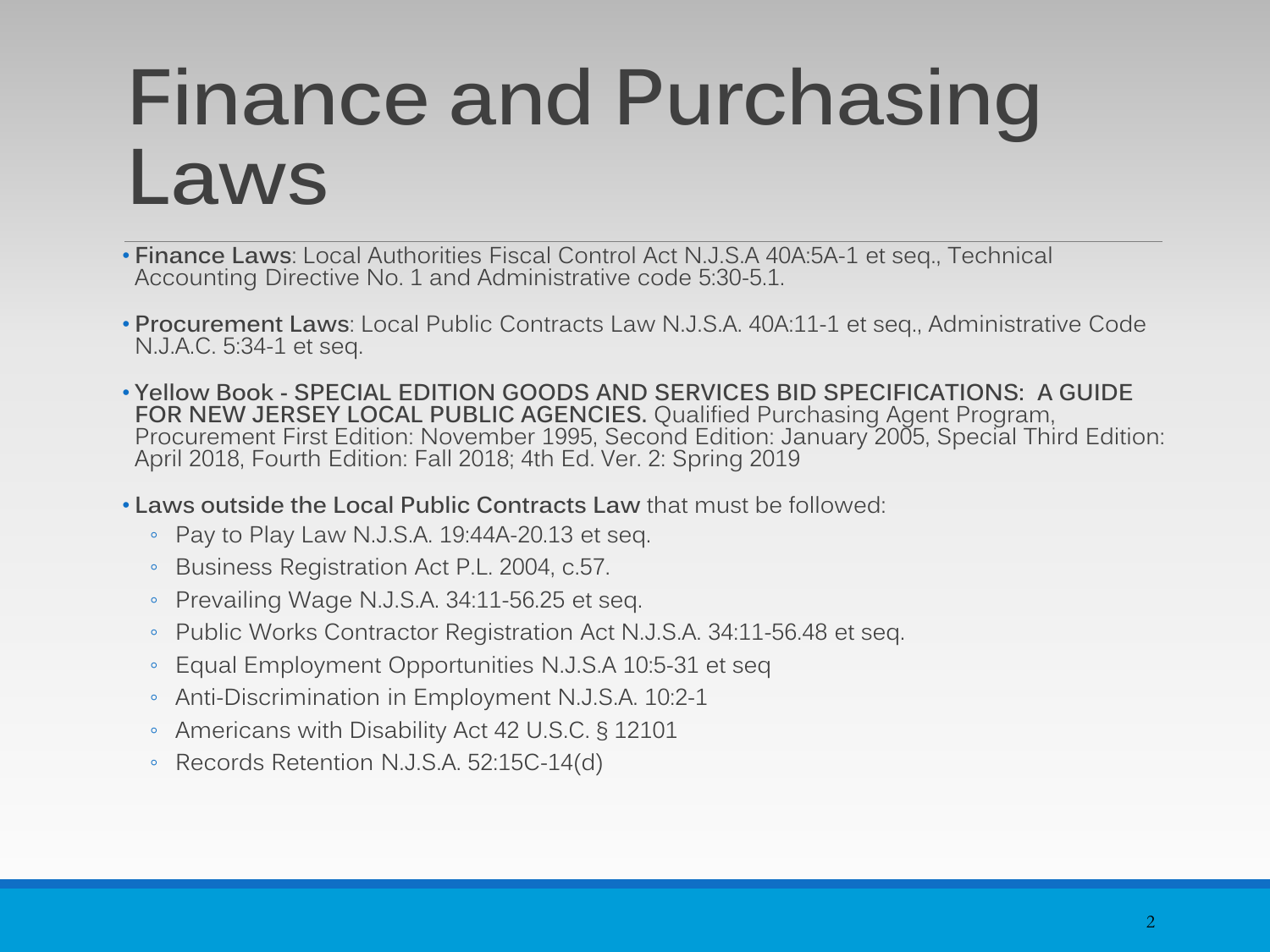## **Encumbrances**

- •It is illegal to purchase or obligate funding without first encumbering the funds and having a valid purchase order.
- •NO goods or services can be ordered without a PURCHASE ORDER!
- •A Purchase Order is a contract.
- •State law generally prohibits the making of payments in advance.
- •In public purchasing all contracts for the provision of goods or performance of services should be in writing.
- •The most preferred form of agreement for public entities is the firm fixed price agreement.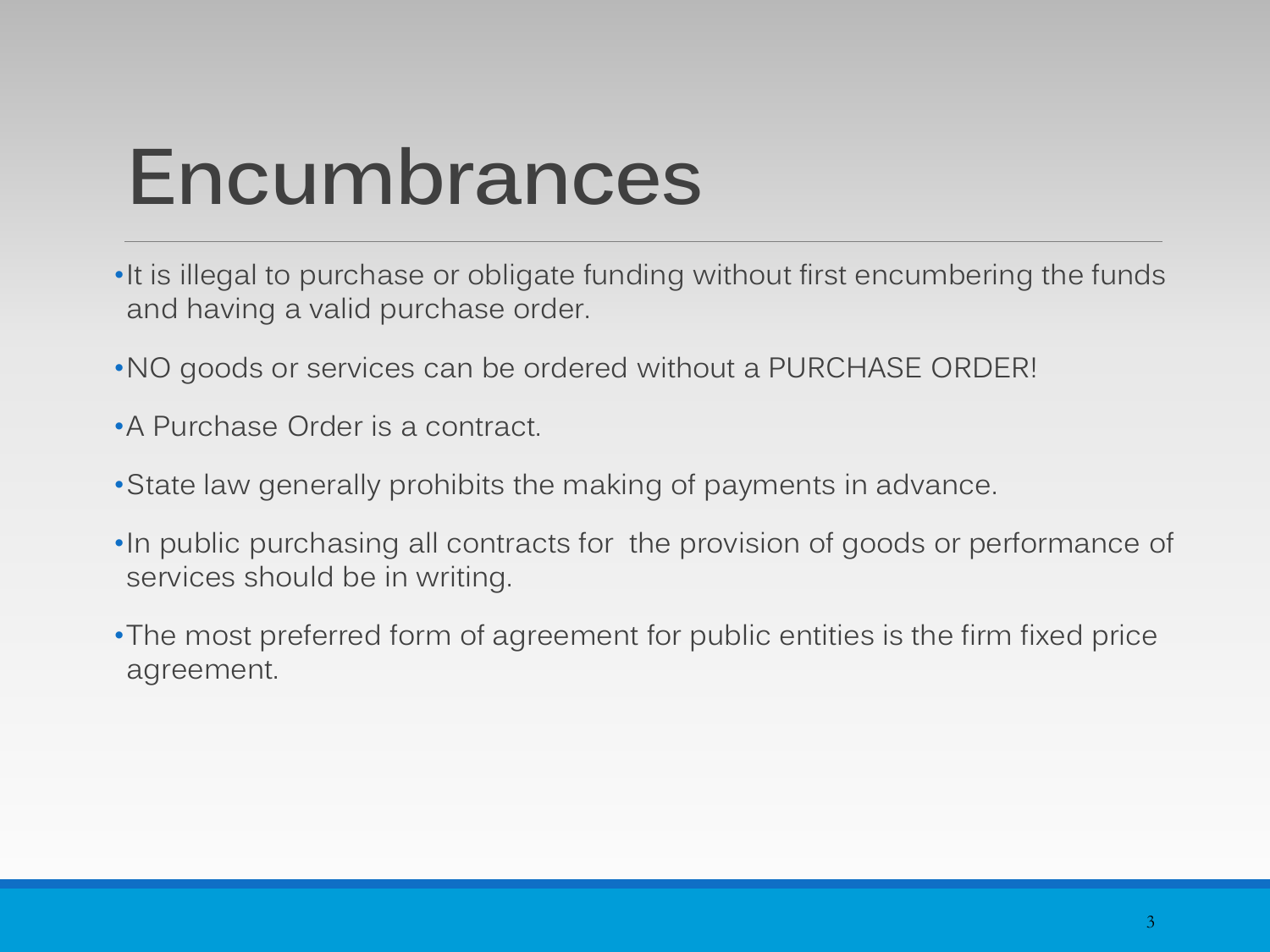### **Forms**

- •**Requisition** the using department or agency uses to request goods or services it seeks to purchase
- •**Purchase Order** used to authorize the vendor to provide goods or perform services. (PO is a contract)
- •**Bid Proposal/Quote** used to solicit bids/receive bids or receive quotes from vendors.
- •**Receiving Report** packing slip, goods received by department; used to close the Purchase Order and authorize for payment.
- •**Voucher** basis for payment; services were delivered satisfactorily.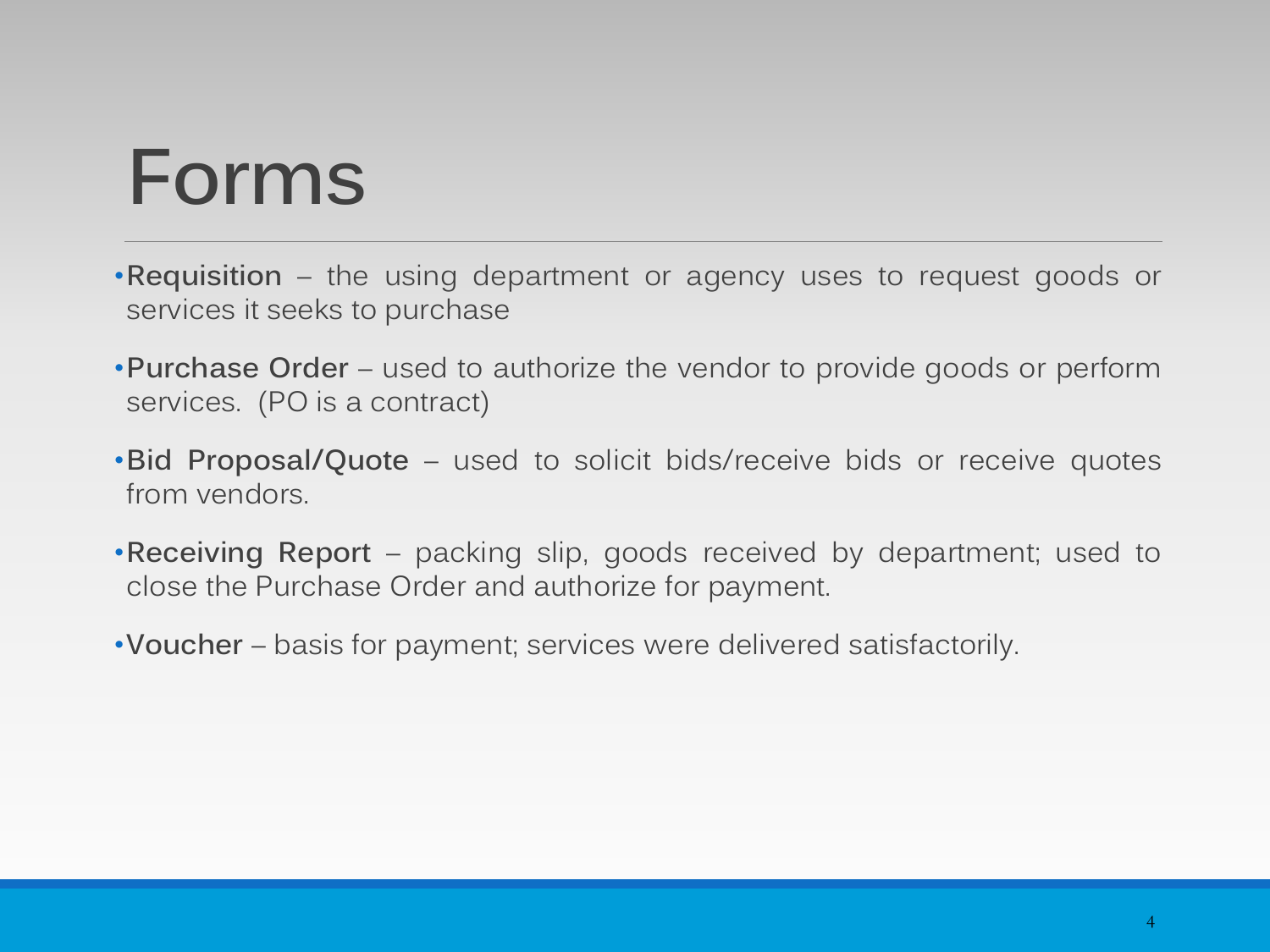# **Types of Procurement**

**Informals** – Quotes for Goods and Services

- \$6,600 requires only one quote
- \$6,601 \$17,499 two or more suggested vendors/quotes
- \$17,500 and \$43,999 is considered a Window Contract under the political contribution "Pay to Play" Law and will require a resolution authorized by the Monmouth County Commissioners
- Does not have to be advertised
- Can be negotiated

**Formals** – Sealed Bids for Goods and Services

- Advertised no less than 10 days in official newspaper and on website. Solid Waste no less than 60days.
- Addendum 7 business days, advertised in official newspaper and on website
- **Cannot be negotiated**
- Bid limit can be changed every fifth year the Governor, in consultation with the Department of the Treasury shall no later than March 1<sup>st</sup> of every fifth year adjust the bid threshold. Adjustment shall become effective on July  $1<sup>st</sup>$  of the year in which it is made.
- Current bid limit of \$44,000.00
- In addition, the using Division shall advise if the goods and/or services will be funded at all by a Federal grant or funding. Note the use of Federal grants shall result in the inclusion of a debarment and suspension provision pursuant to a Federal Executive Order (specifically, EO 12549 and EO 12689).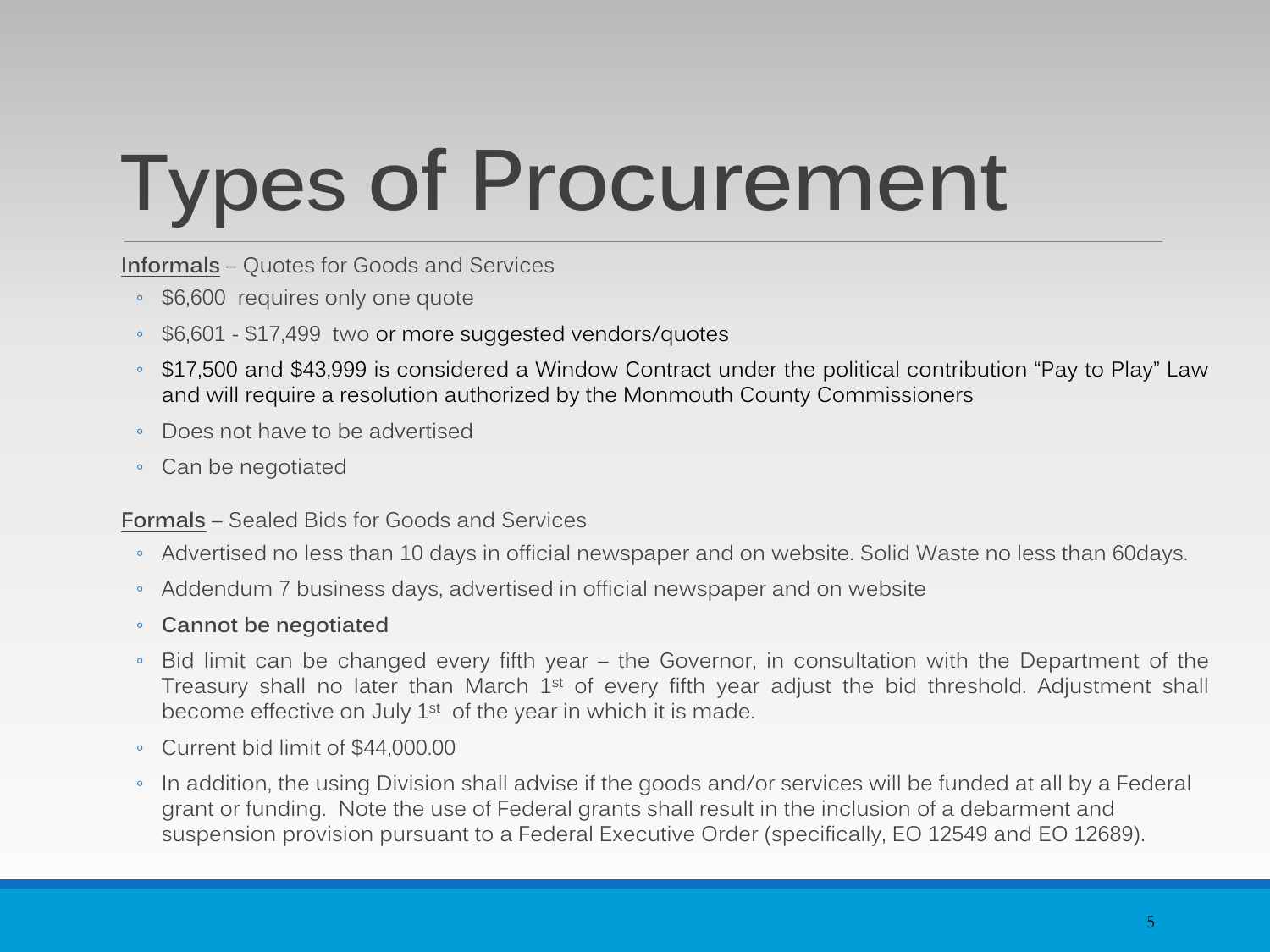### **Types of Procurement continued**

**Proposals** – Request for Proposals (RFP), for those services that are exempt from bidding, such as lawyers, architects and engineers.

- Services as defined in the law
- Advertised 10 days in official newspaper or website
- Can be negotiated
- Award of contract must be advertised

**Competitive Contracting** – Request for Proposals under NJSA 40A:11-4.1 through 11-4.5

- Governing body must approve by resolution to use the Competitive Contracting process.
- Advertised in official newspaper and on website for at least 20 days
- Cannot be negotiated
- Evaluation Criteria must be in procurement
- Procurement administered by Administrator, Purchasing Agent or Counsel
- Formal award memo must be issued 48 hours prior to award
- Award of contract must be advertised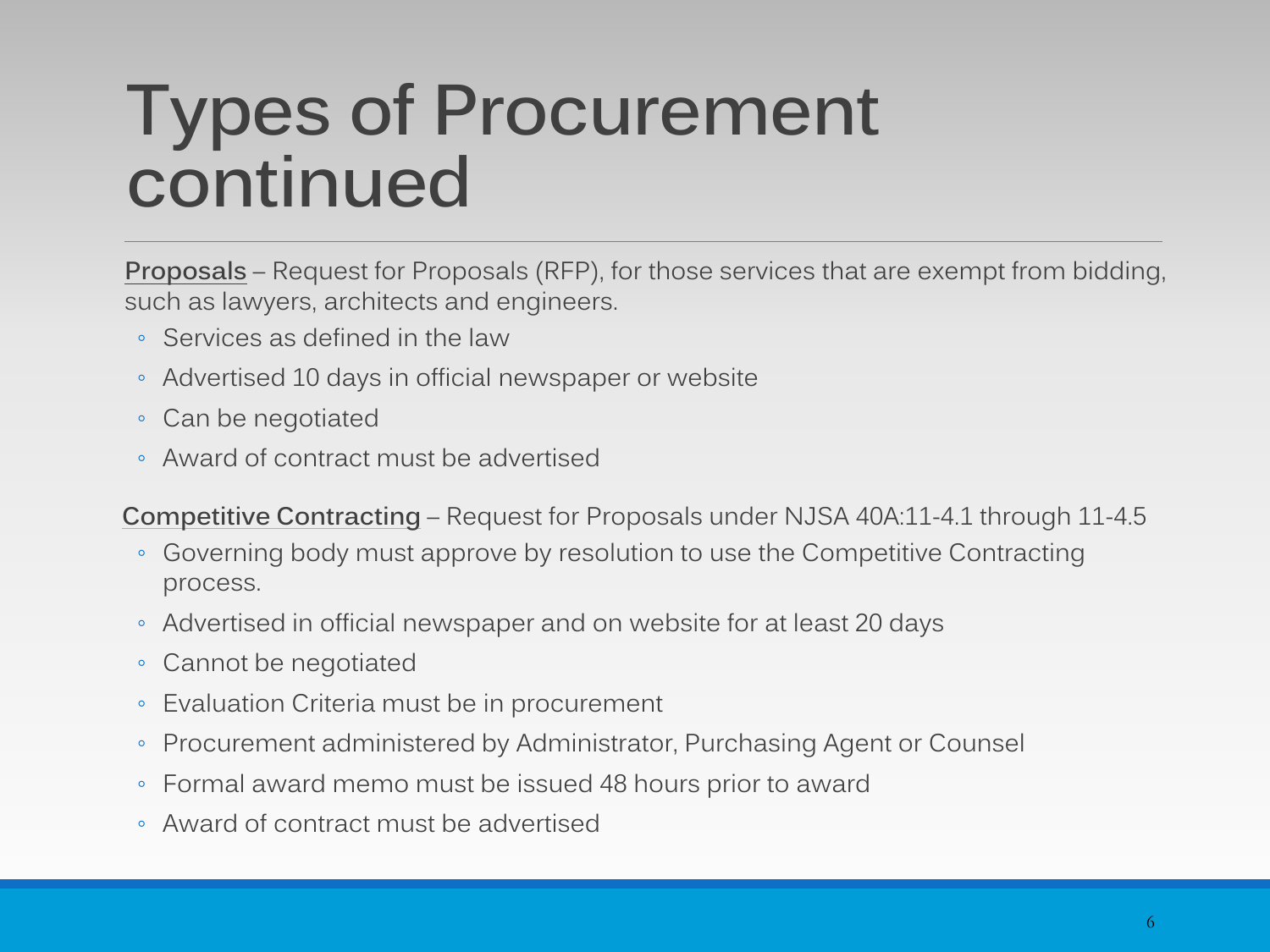## **Types of Procurement continued**

#### **Emergencies and "Exigencies"**

- Must affect the public health, safety and welfare.
- Governing body MUST adopt rules or regulations as appropriate to the contracting unit to ensure there is procedure for determining the emergency
- FAILURE TO PLAN IS NOT AN EMERGENCY

#### **Cooperatives**

- Cooperative Pricing (most popular of all cooperatives)
	- ─ Lead agency advertises for bids; awards a master contract to the vendor providing for its own needs and for the prices to be extended to registered members; notifies the approved members of the contract awarded.
	- ─ Registered members then contract directly with the vendor for their own needs, subject to the specifications in the master contract. The lead agency in a cooperative pricing system does not bear any contractual responsibility to the vendor, except with respect to those items which it orders for its own needs.
- Joint Purchasing
- Regional Cooperative
- Commodity Resale
- County Cooperative Contract Purchasing
- State Contract is considered a cooperative
- National Co-ops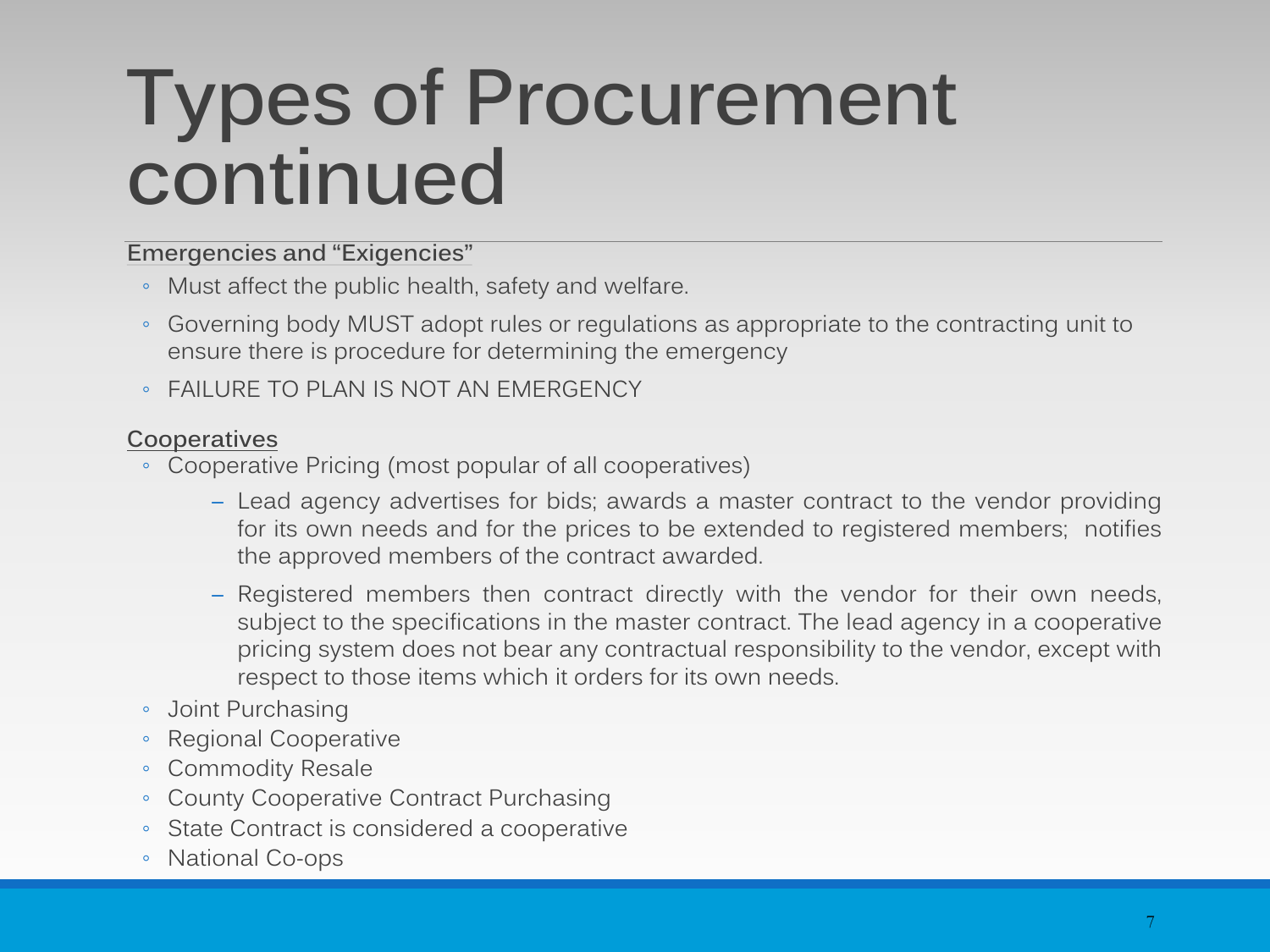## **Types of Procurement continued**

#### **Sole Source Purchases**

◦ Purchase of goods and services are the result of soliciting and negotiating with only one source. **NOT RECOGNIZED BY NEW JERSEY PROCURMENT LAW**

#### **Proprietary**

◦ Goods or services of a specialized nature, that may be made or marketed by a person or persons having the exclusive right to make or sell them. When a need for such goods or services are needed, they must be certified in writing by the governing body of the contracting unit to be necessary for the conduct of its affairs.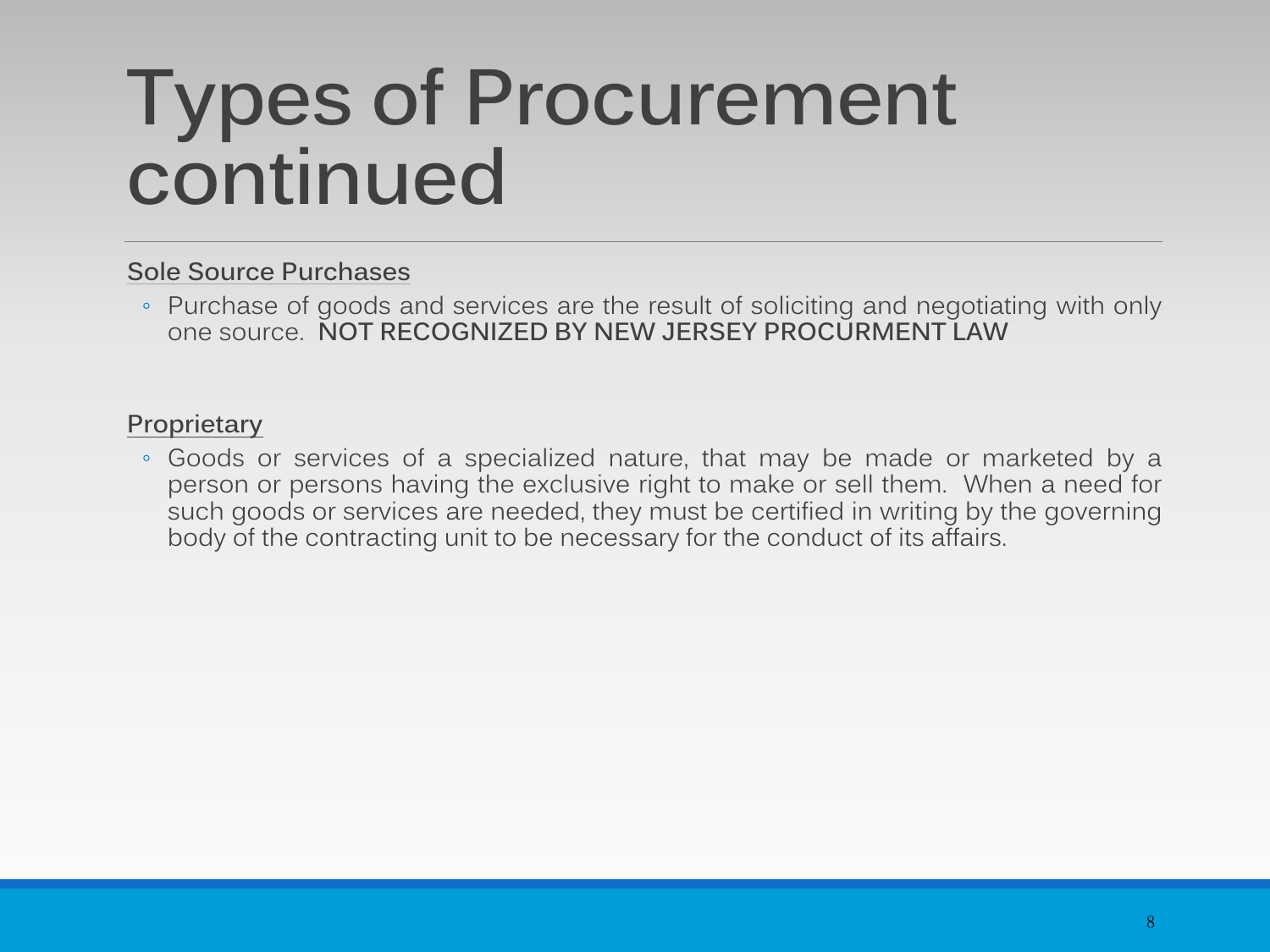#### **Bid, Quote and Pay to Play Thresholds**

Pursuant to N.J.S.A. 40A:11-3(c) and 18A:18A-3(b), the State Treasurer has exercised her authority to adjust bid thresholds for contracting units subject to the Local Public Contracts Law and the Public-School Contracts Law. These adjustments became effective on July 1, 2020. The Monmouth County Commissioners adopted Resolution # 2020-0445 authorizing an increase to the County's bid threshold from \$40,000 to \$44,000.

#### **THRESHOLDS:**

- \$44,000 Bid Threshold (this threshold is by commodity)
- \$17,500 "Pay to Play" Law Threshold (this threshold is by vendor)
- \$6,600 Quotation Threshold and NJ Business Registration requirement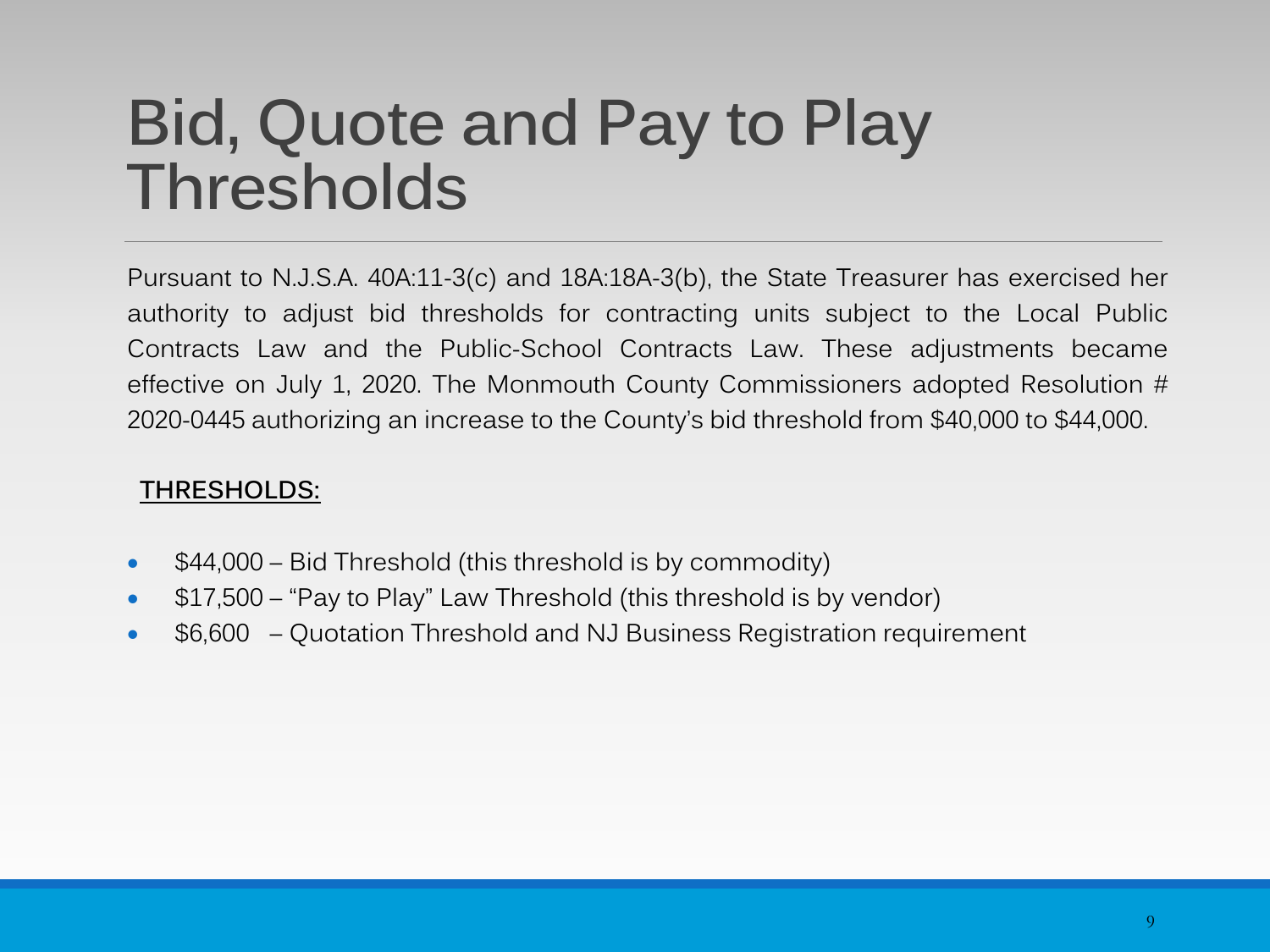# **Quotes**

You must determine the estimated total cost of the Goods (Commodity), Service, Professional Service, or Project.

- o If the total cost is **less** than **\$6,600,** you need only provide **ONE** vendor. Purchasing Informal section will confirm the estimate.
- o If the estimated cost is between **\$6,601 and \$17,500,** please provide **TWO** or more suggested vendors. Purchasing Informal section will send out a Request for Quotation (RFQ).
- o If the estimated cost is between **\$17,500 and \$44,000**, please provide **THREE** or more suggested vendors. The purchase is considered **a Window Contract under the political contribution "Pay to Play" Law** and **will require a resolution** authorized by the Monmouth County Commissioners.
- Quotes may be solicited by telephone or email but please try to **confirm in writing.** If a vendor says they cannot furnish the item – it is still considered a quote. (please obtain in writing).
- The contract shall be made to a vendor whose response is most advantageous, price and other factors considered.
- Quotes can be negotiated.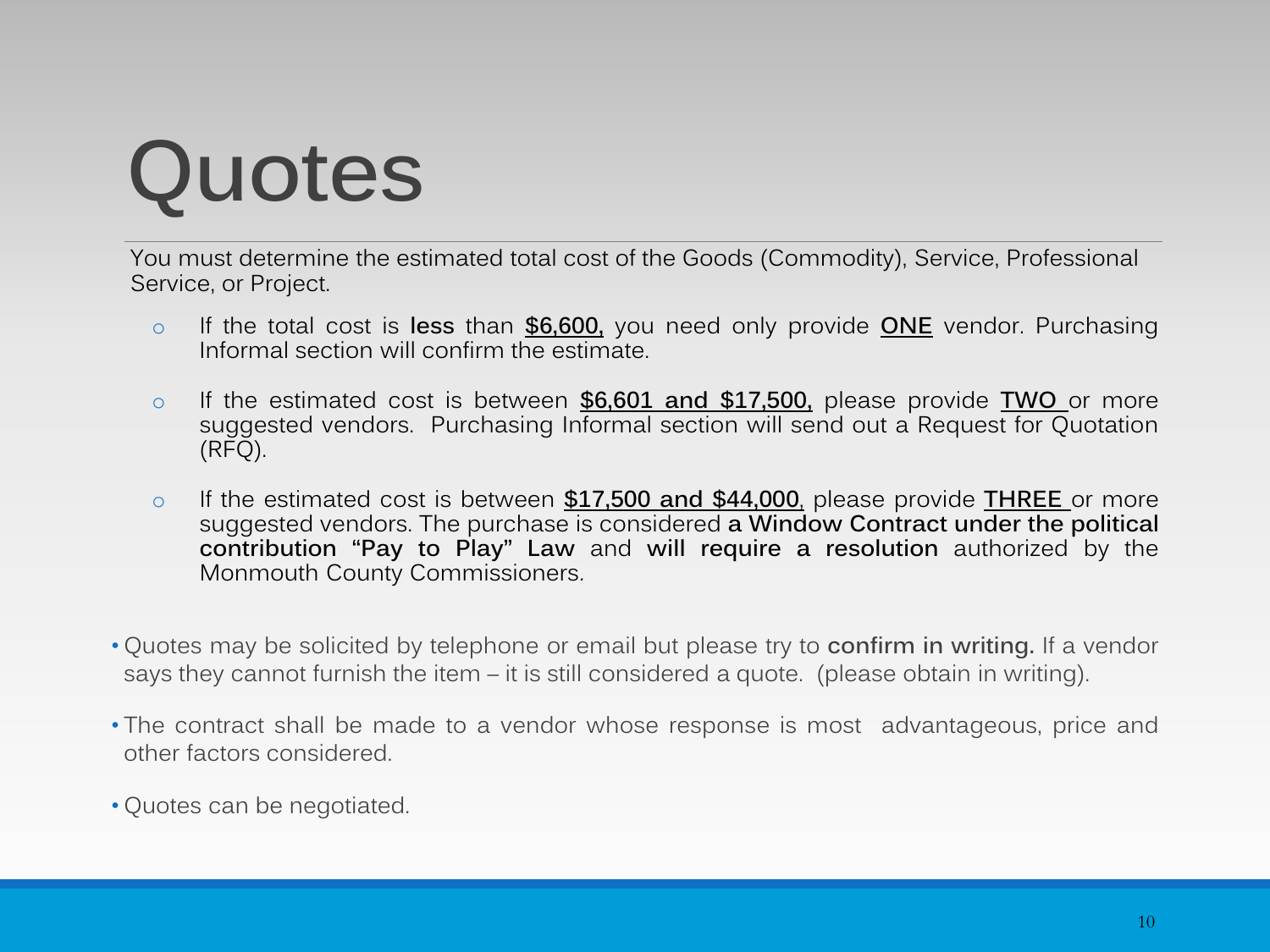## **State Contracts (Cooperative**)

•All state contracts must have a quote attached from the State Contract Vendor – this quote shall include the State Contract number.

•By law, 1NJCP (State Cooperative Number) must also be on all Purchase Orders plus the actually State Contract number.

•State Contract Website: https://www.njstart.gov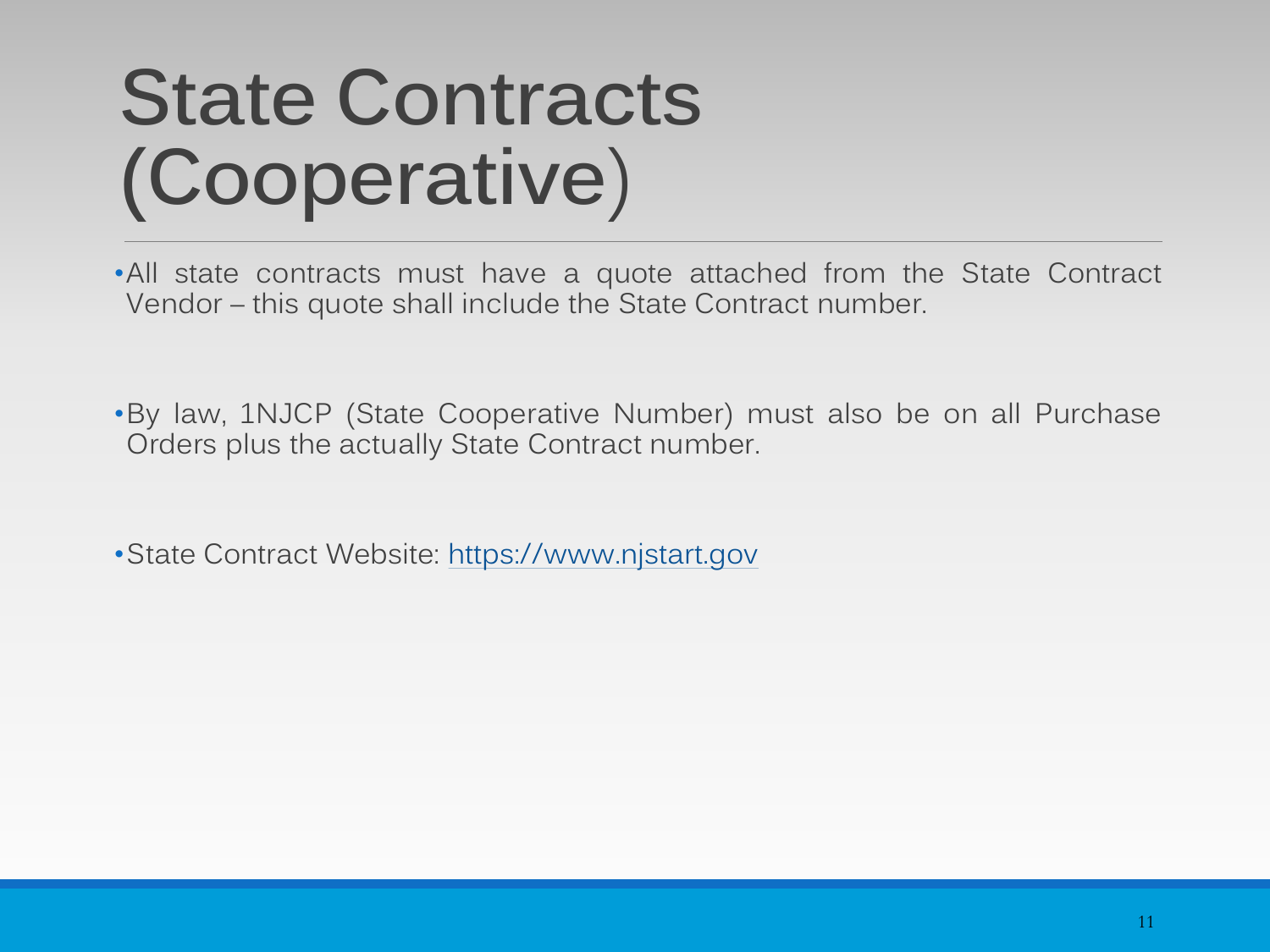# **Bidding Process**

•Set by law, the bid limit is \$44,000. This is determined by aggregation.

•Aggregation means the sums expended or to be expended for the provision or performance of any goods or services in connection with the same immediate purpose or task or the furnishing of similar goods or services. When calculating the amount purchased in the previous contract year, the calculation shall be based on the **period of 12 consecutive months** following the award of a contract. This amount is calculated County-Wide not by Department.

•Under no circumstance shall a contracting unit avoid bidding by knowingly miscalculating estimates, taking advantage of differences between contract year and fiscal year, or using another mechanism intended to intentionally avoid public bidding.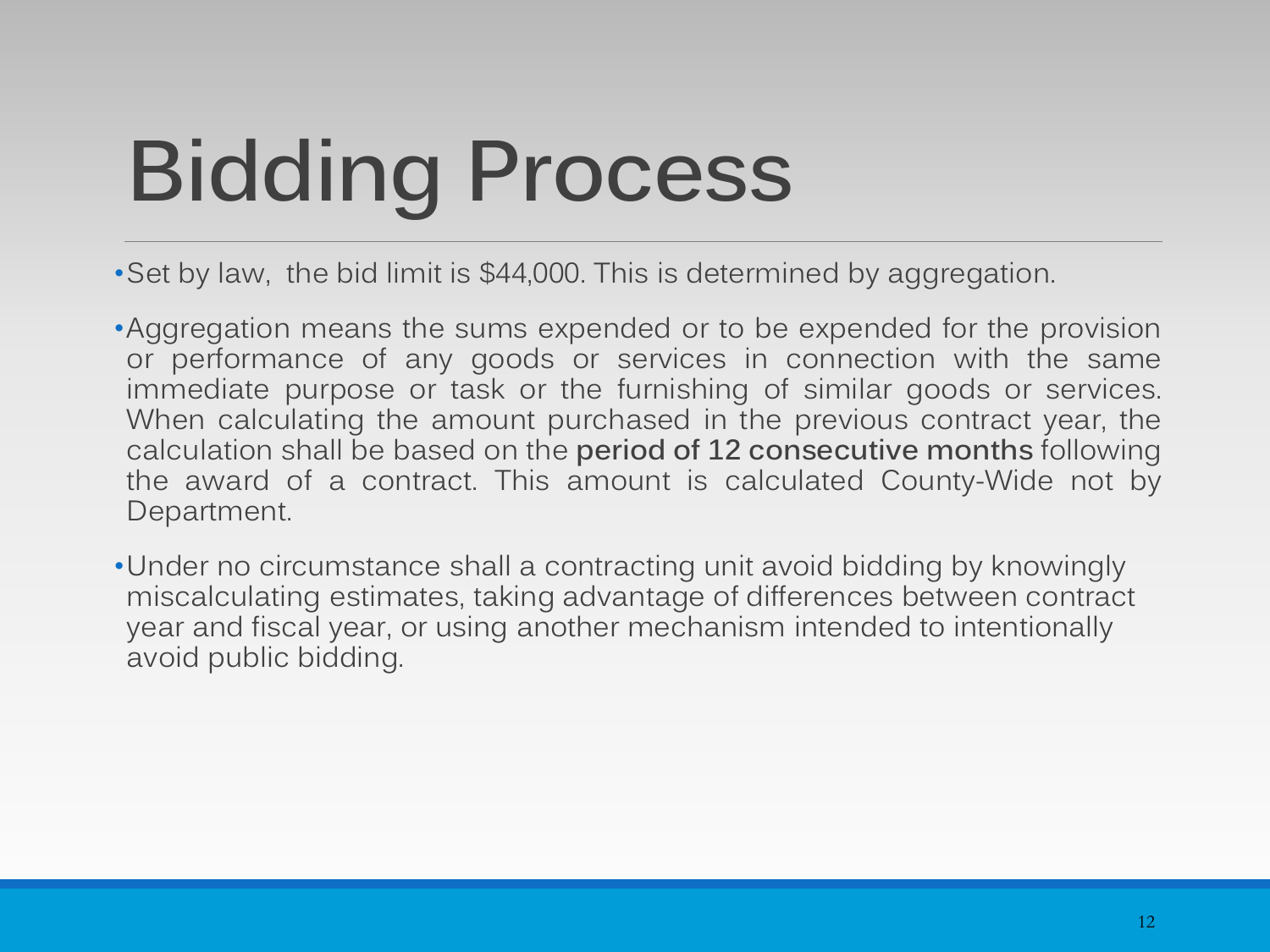## **Bidding Process continued**

- •Resolution authorizing to go out to bid is required
- A proper executed requisition must be submitted to start the process.
- •Sufficient funding must be appropriated for the good or service.
- Technical specifications for the goods or services you need, must also be attached to the requisition. PURCHASING DOES NOT WRITE TECHNICAL SPECIFICATIONS. If necessary,<br>Purchasing will secure a specification writer.
- •It is the Department's responsibility to make sure the specifications are correct.
- A using Department representative should attend all pre-bids and bid openings. After the bid's opening date, the Department Head must review bids and make a written recommendation for award to the Division of Purchasing Director.
- •By law, no bid openings are allowed on Mondays or the day after a State and Federal Holiday.
- The Purchasing Division will list all bid(s) to be awarded on a Commissioner meeting agenda.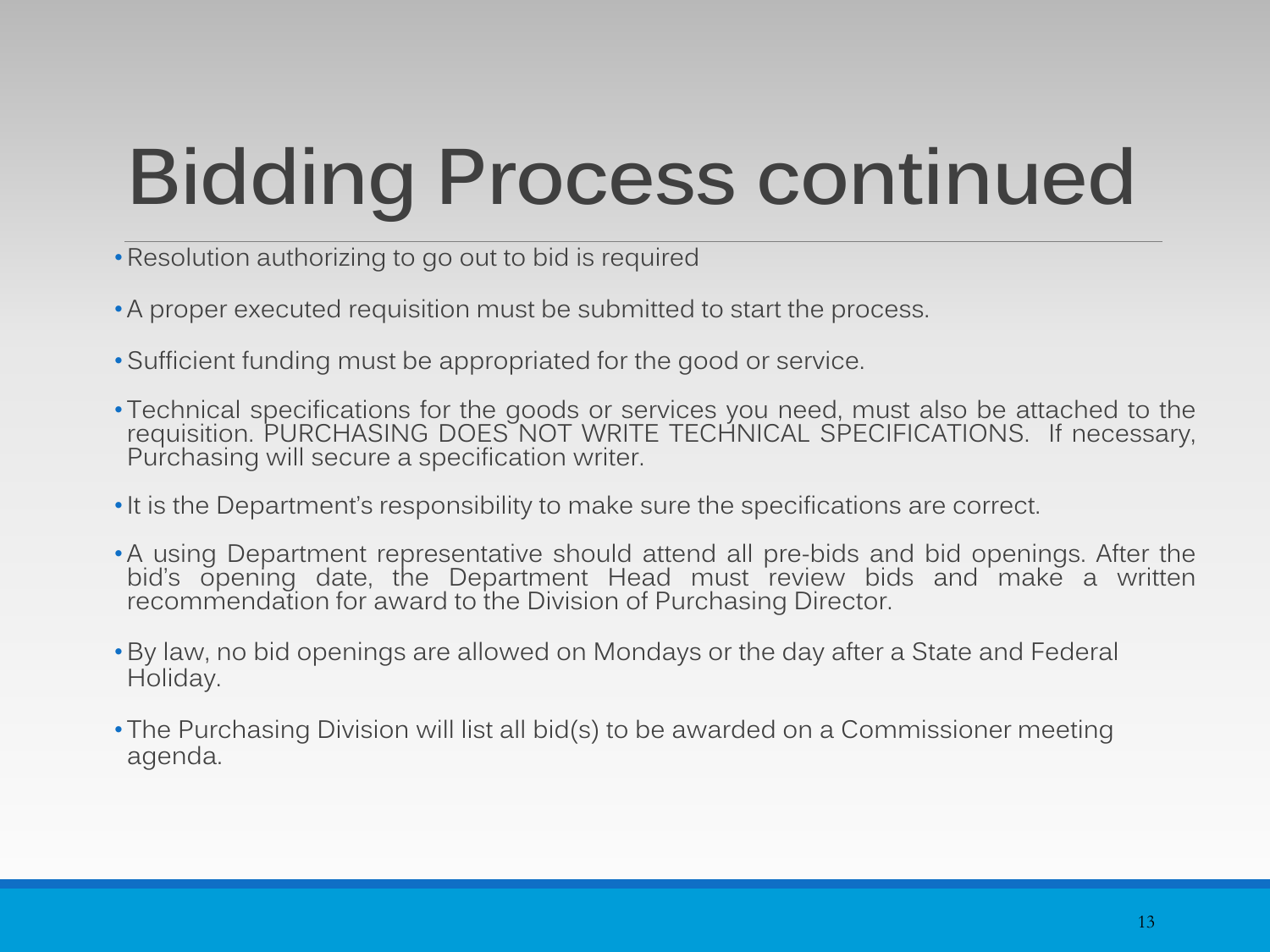# **Pay to Play**

- •The Law requires that all contracts with a value over \$17,500 , **by vendor**, be awarded pursuant to a "fair and open" or "non-fair and open" process and is **not linked to the county's bid threshold.**
- •This includes contracts over \$17,500 that are exempt from bidding. Countywide, once the vendor reaches the amount of \$17,500 Pay to Play takes effect.
- •It does not apply to contracts with the following:
	- Other government agencies
	- Banks, insurance companies and regulated public utility services.
	- Nonprofit entities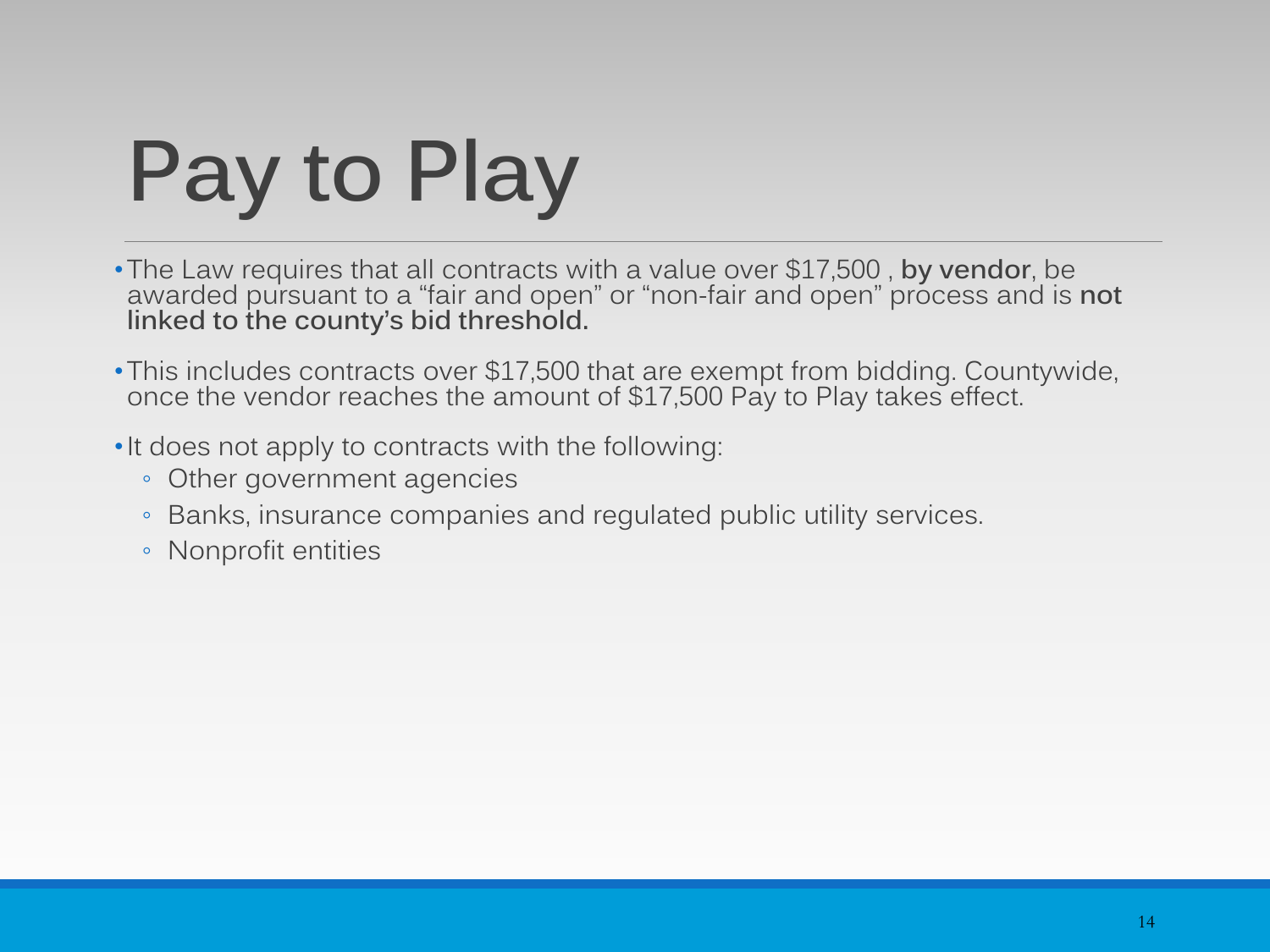## **The Meaning of Pay to Play**

- •**"Fair and Open"** contracts permits a vendor to make reportable political contributions to the political party and candidate committees represented by people on the Board of Commissioners and Row Offices. Fair and Open purchases (bid exceptions only) (must be advertised on the website for at least 10 days) and opened in public.
- •**"Non-Fair and Open"** contracts **PROHIBITS** a vendor from making political contributions to political party and candidate committees represented by people on the Commissioner Board and Row Offices **one year before and during the life** of the contract. Non-Fair and Open purchases are **NOT** advertised and are **NOT** opened in public.
- •Reportable contributions are, per Election Law Enforcement Commission, more than \$300 per year to local candidate or local political party committee.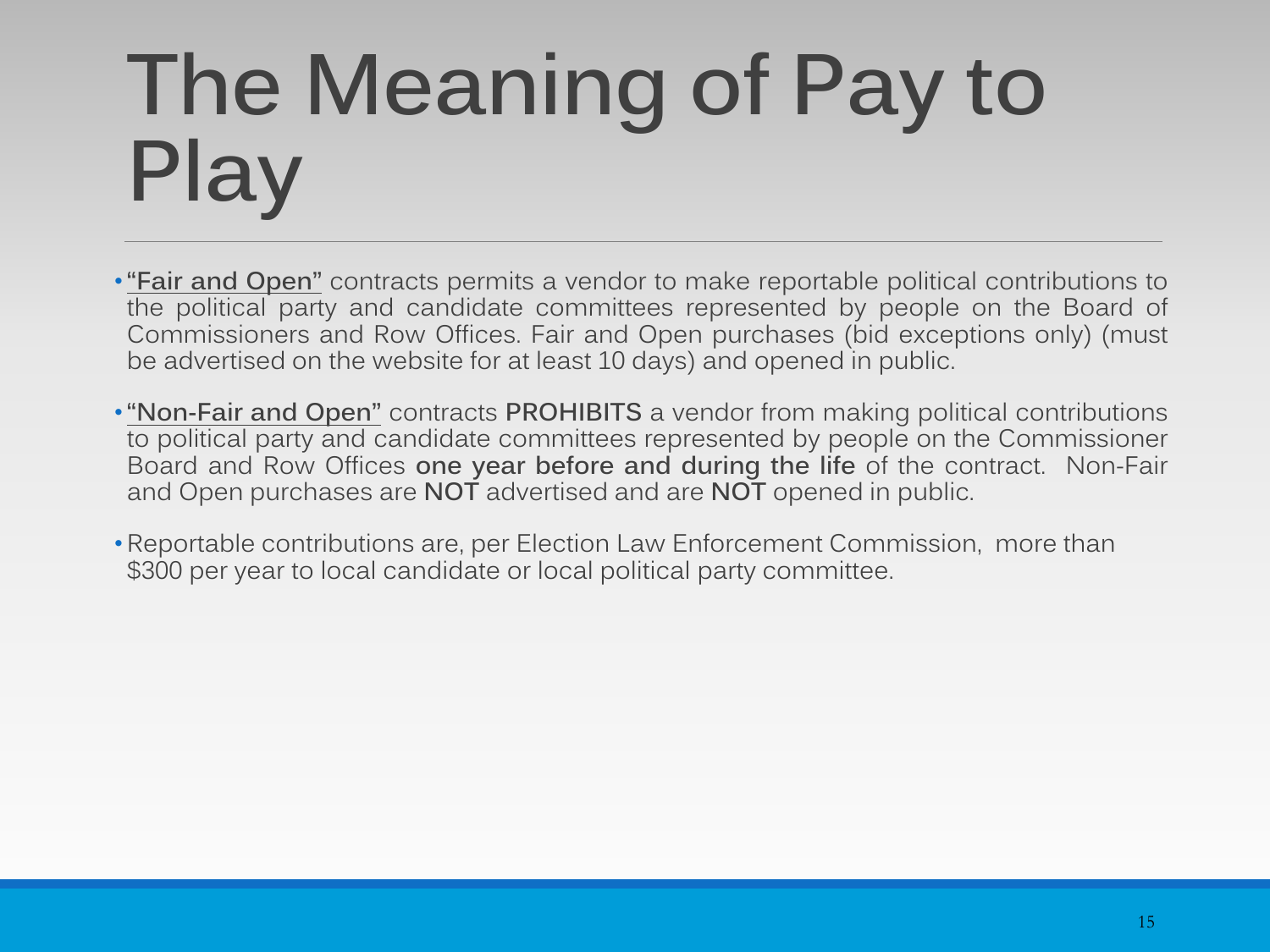# **Non-Fair and Open**

- •In order to award a non-fair and open contract the vendor must certify that they did not make a "reportable contribution" in the previous year, nor will they make reportable contributions during the term of the contract to a political party and candidate committees represented by people on the Board of Commissioners and Row Offices.
- The vendor must complete the **Business Entity Disclosure Certification Form, 271 Political Contribution Disclosure Form and the Stockholder Disclosure Certification**. It is the responsibility of the Purchasing Division to make sure these forms are filled out and returned. **The law states these forms must be submitted 10 days prior to the award of contract.**

• Must be awarded by resolution at a Commissioner meeting.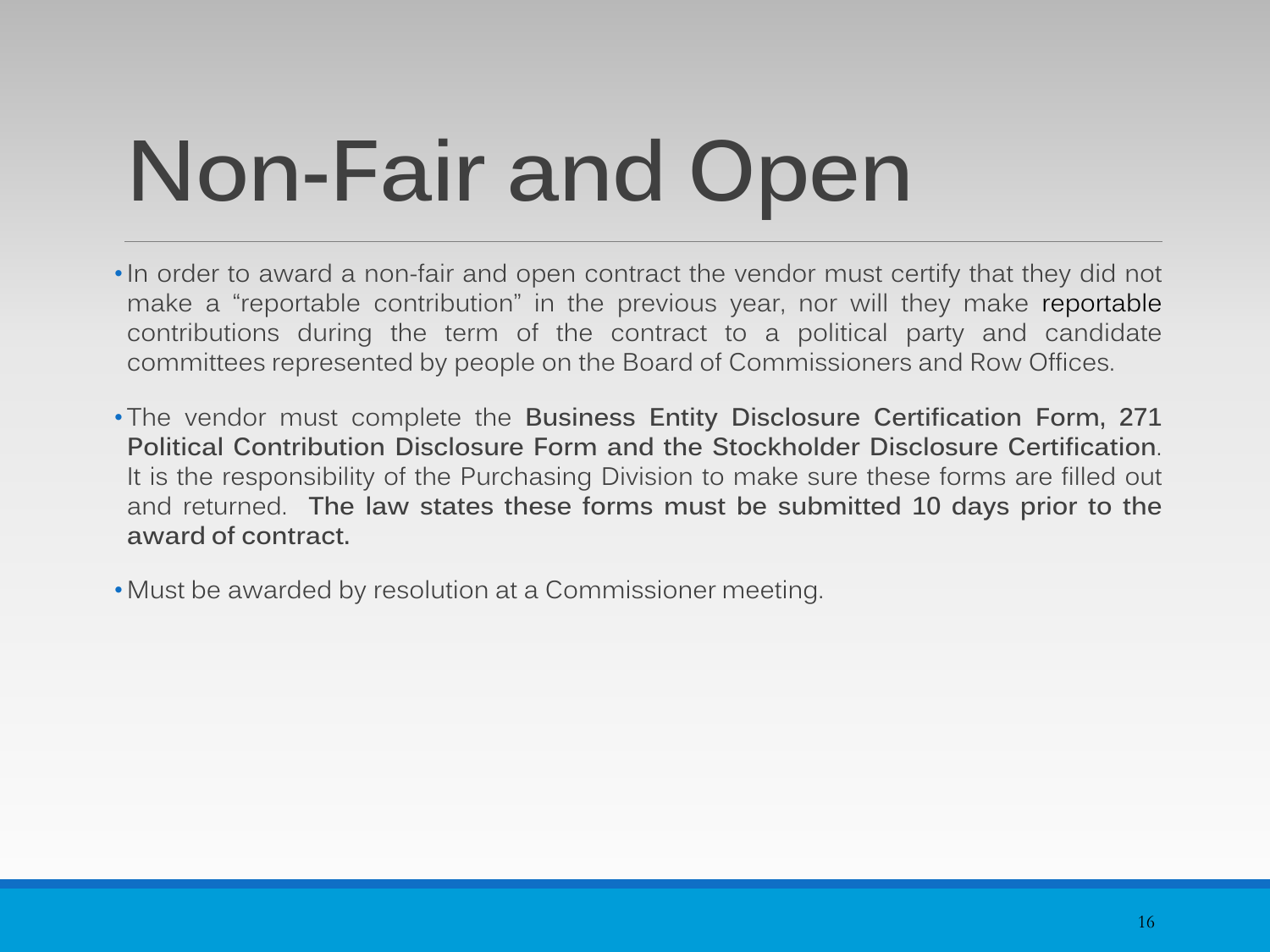#### **Purchasing Policy Procedures: Requirements for Requisitions**

• All requisitions are created electronically via an in-house program called MCP. The using Department initiates the requisition and it is filtered through a chain of approvals. i.e. Supervisor, Department Head, Finance, CFO, and Purchasing.

- All requisitions are required to have the following information:
	- All Required Signatures
	- Vendor Identification
	- Business Registration Certificate (BRC)
	- Funding Account Line Number
	- Description of Goods or Services
	- Quotes attached
	- Specifications attached
	- State Contract or Co-op Number (if applicable)
	- Past PO number or Resolution number (if applicable)
	- Any applicable notes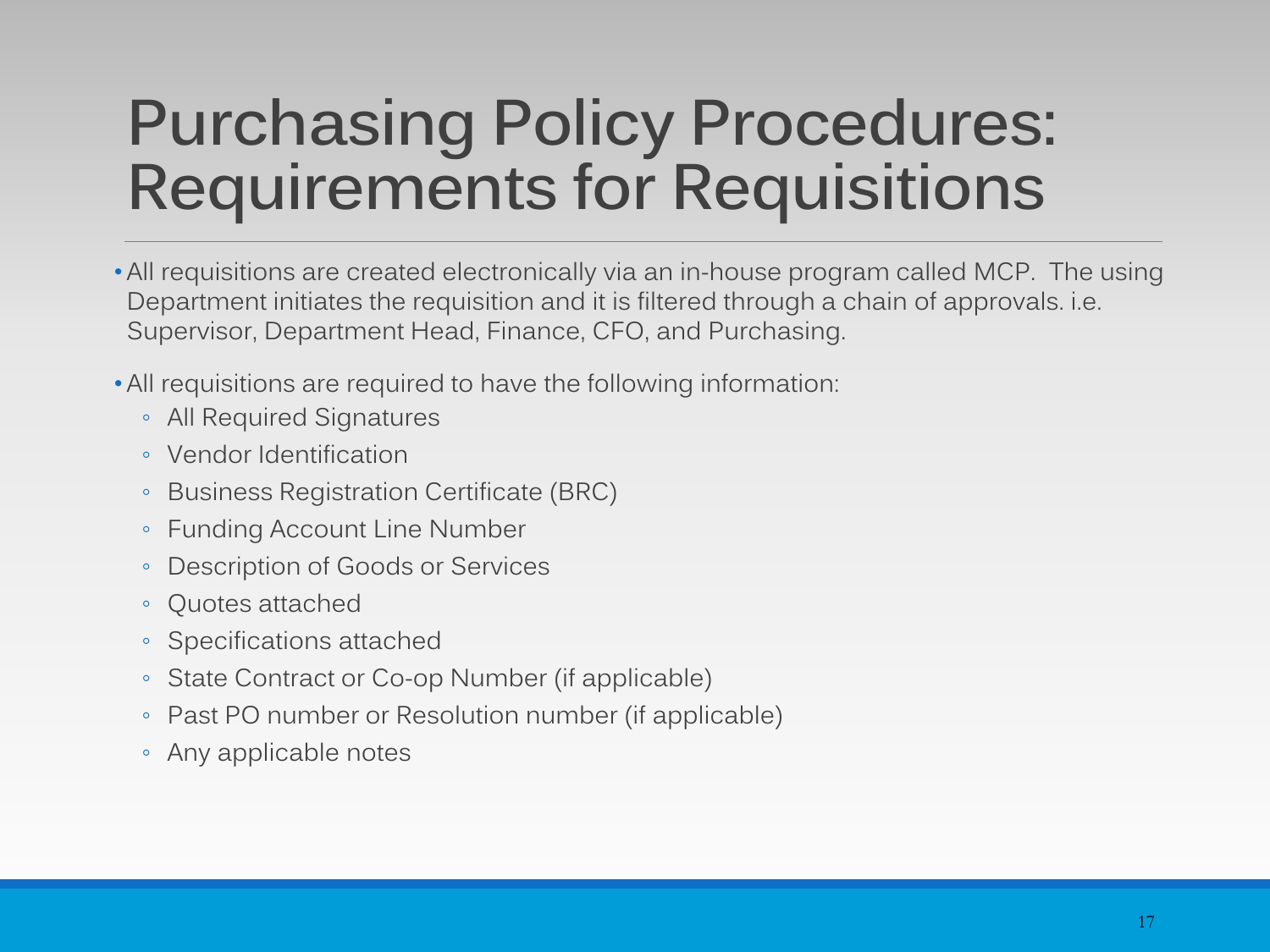## **Blanket Purchase Orders**

- A blanket purchase order must be done for all recurring expenses. Those expenses could include utilities, rent, office supplies, etc.
- You can issue change orders to increase or decrease the purchase order throughout the year.
- **You need to make sure you do not order anything without having enough money on your purchase order!!**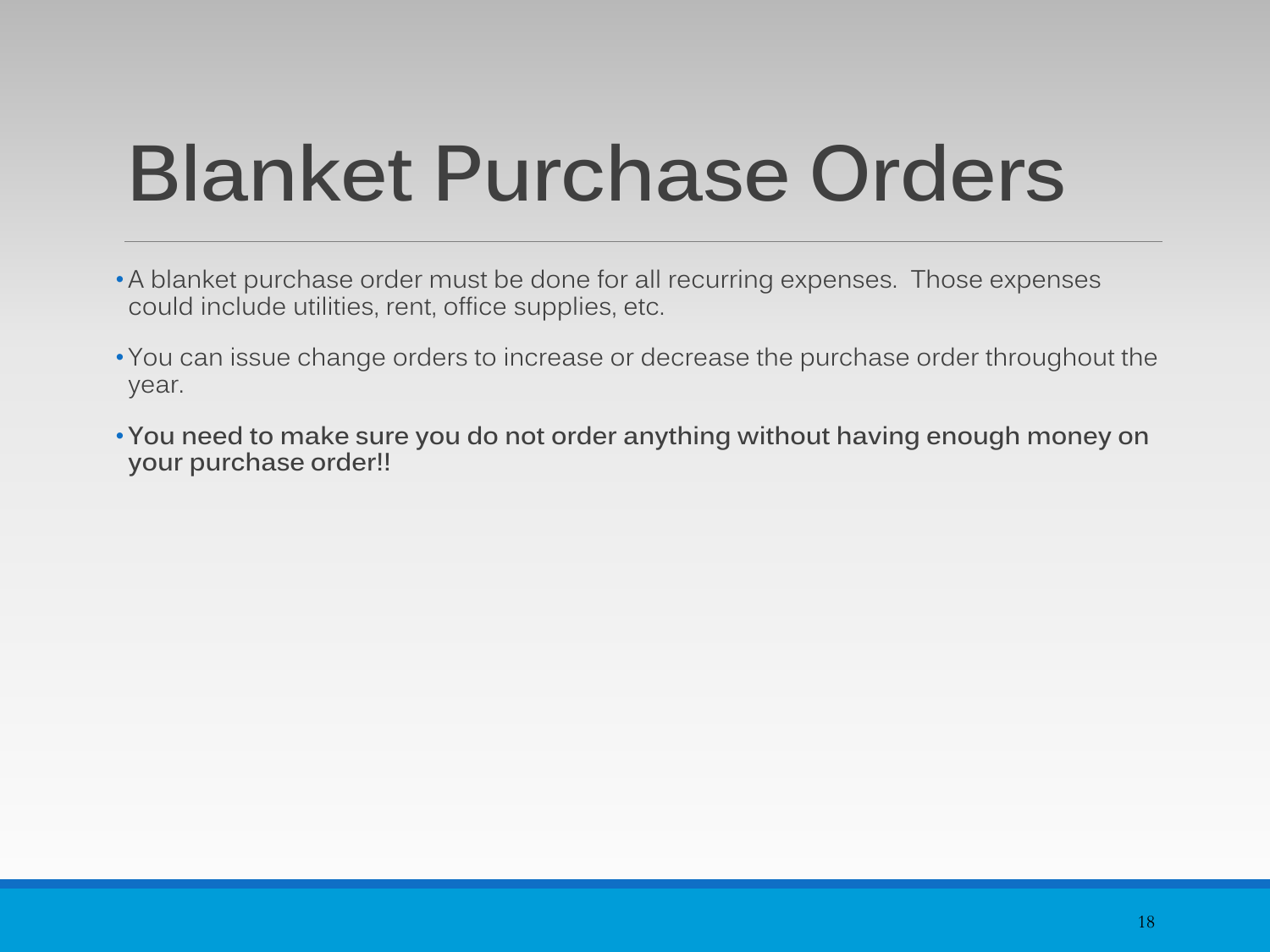## **Computer Equipment, Software and Copiers**

All requisitions, no matter the amount, for personal computers (laptops, I-Pads/tablets, desktop printers, servers, computer hardware and software licenses) and copiers will be submitted for approval to the **Information Technology Director**.

Copiers will have generic specifications created by the Information Technology Department for an apples-to-apples comparison when RFQ's are submitted.

Any computer items (hardware or software) and copiers being purchased off any the NJ State Contracts will follow the assigned Method of Operation established by the State.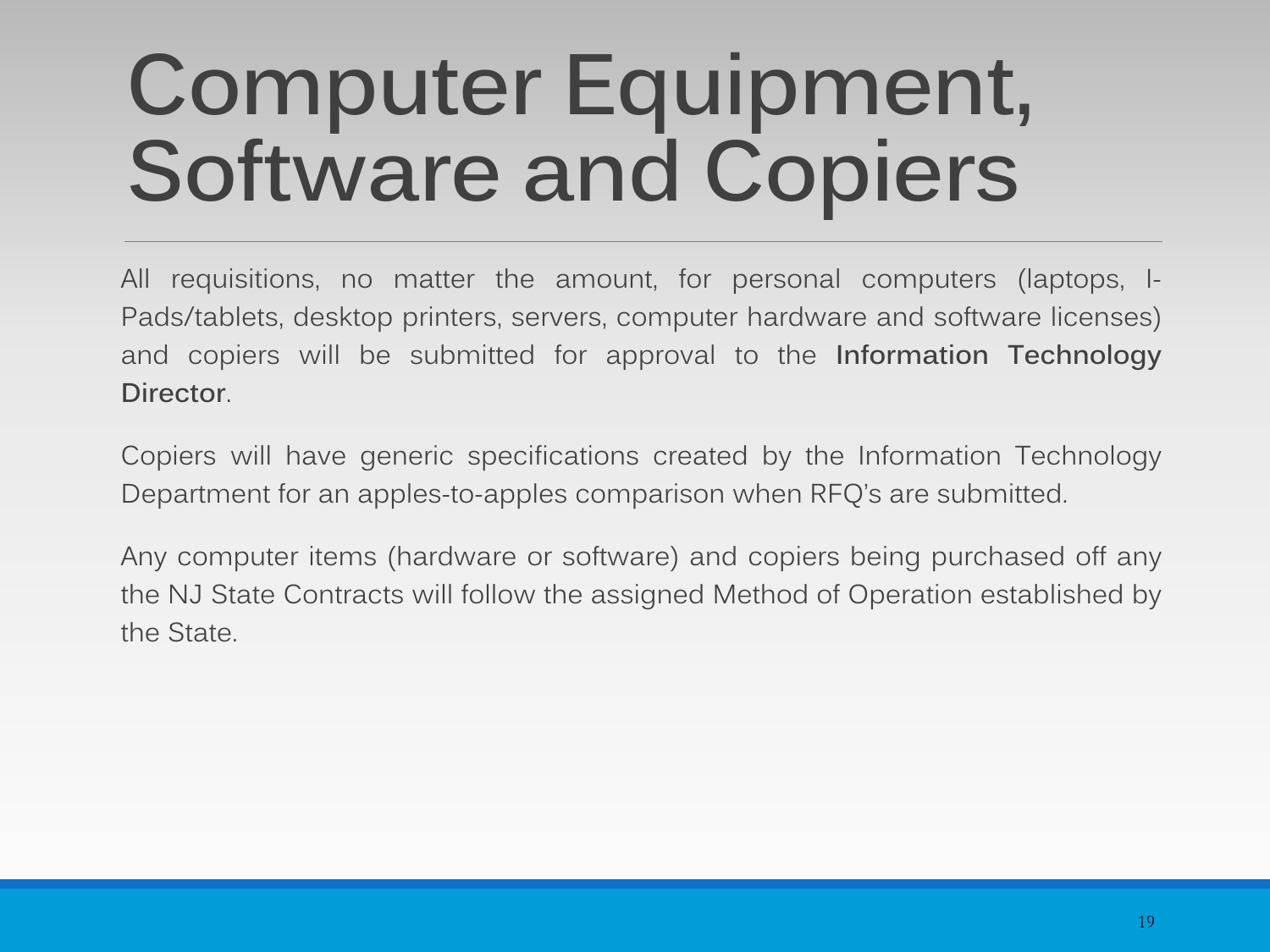## **Vehicle Purchases**

- •Requisition must be sent to the County Administrator for approval.
- •Requisition must state if the vehicle(s) is new or a replacement. If it is a replacement the vehicle(s) vin# or ID # must be listed on the requisition.
- •Proper funding account lines must be used for purchase.
- •Attach all necessary specifications, quotes, etc. to the requisition and specify if the purchase is being made under a State Contract or a Co-op and supply the contract number.
- •Requisition must obtain all necessary signatures.
- •All purchases over \$17,500 must be listed on a Commissioner agenda for approval.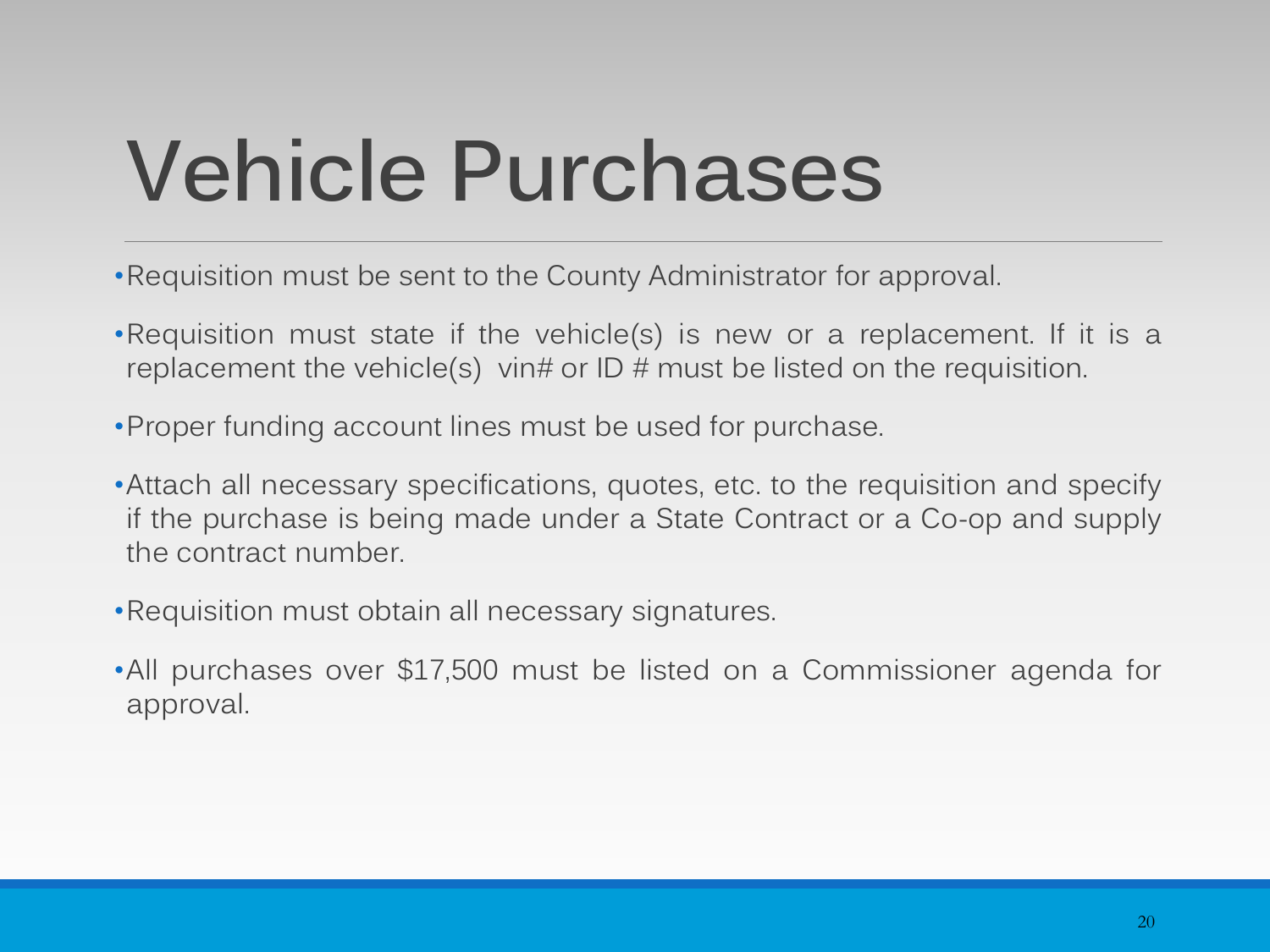# **Emergency Purchases**

- •An actual or imminent emergency must exist requiring the immediate delivery of the goods or services. **The emergency must directly affect the public health, safety or welfare**.
- •The emergency purchasing procedure may not be used unless the need for the goods or services could not have been reasonably foreseen or the need for such goods or services has arisen despite a good faith effort to plan.
- •You must follow the County's Emergency procedures and contact the **County Administrator** when an emergency arises.
- •Only the **County Administrator** can determine whether the circumstances meet the legal definition of an emergency.
- •Quotations/proposals are not required, but if practical to obtain you should do so.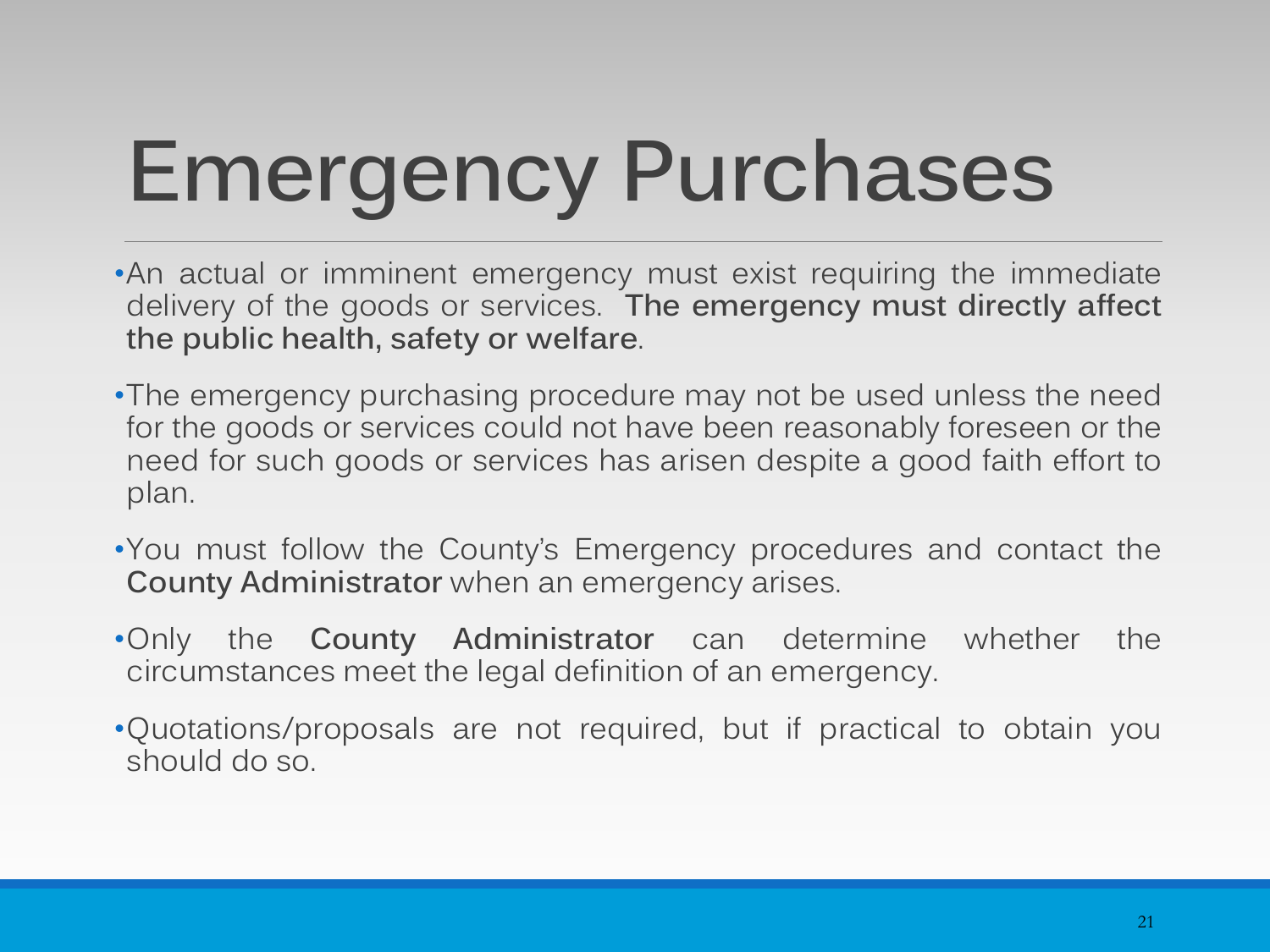### **Emergency Purchases continued**

- •Emergency Purchases which are over the Pay to Play threshold of \$17,500.00 must be listed on the next Commissioner Agenda to ratify the award of the emergency contract.
- •The Emergency Purchase Form must be completed and signed by the Division Director initiating the request and County Administrator.

•**Failure to plan does not constitute an emergency.**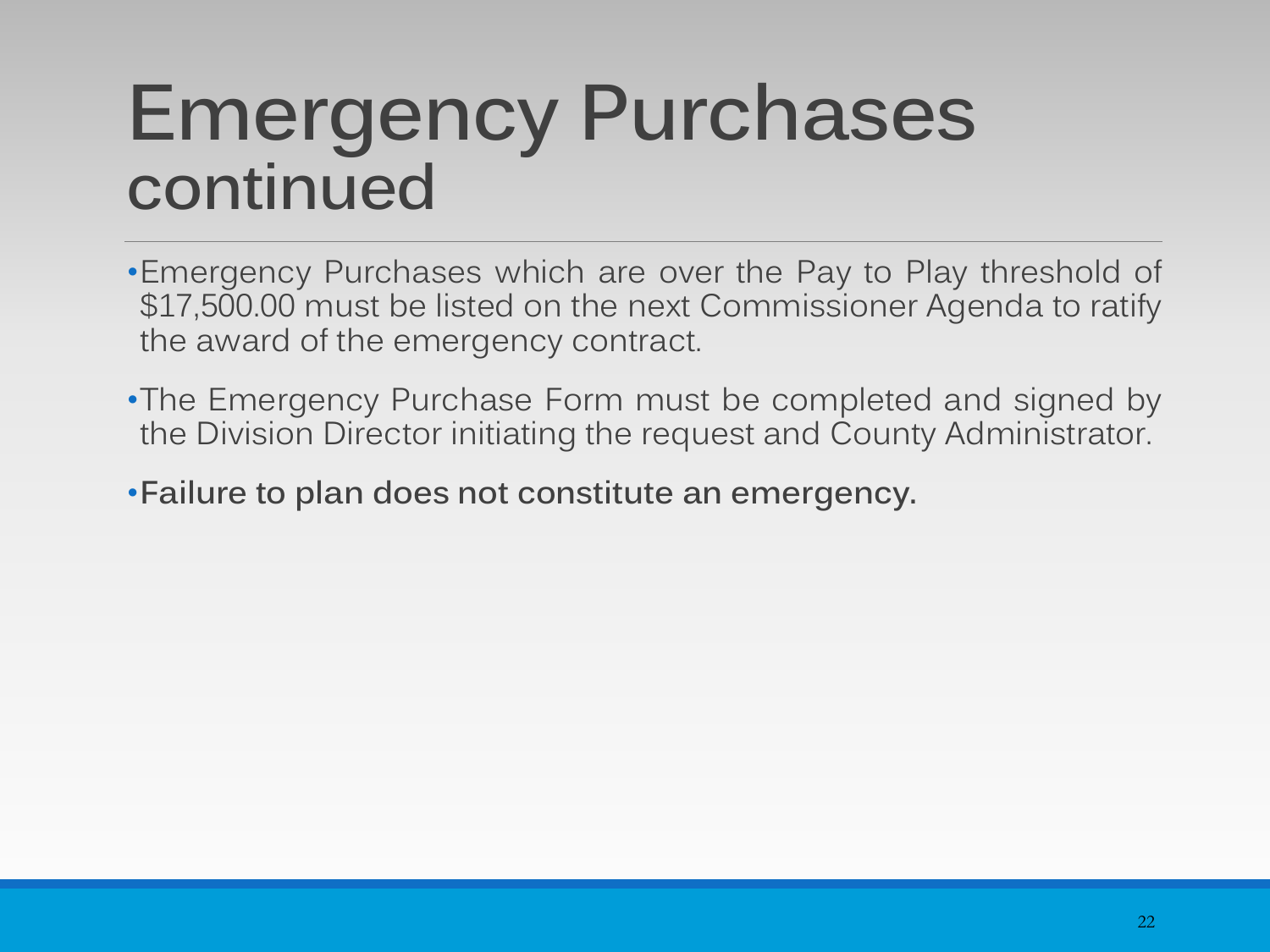### **Helpful Tips**

- Make sure you know when your various contracts will expire and prepare well in advance next steps.
- Make sure you have sufficient funds in your account before submitting a requisition, or amendment and that you are using the appropriate funding line.
- Purchase Orders that were awarded on a Commissioner meeting can only be released after contracts are signed. County Counsel can authorize an early release of the Purchase Order if proper documentation is in place prior to signing of contract.
- •In the State of New Jersey there is no such thing as a **"sole source vendor".**
- All agreements from vendors must be reviewed by County Counsel for either the signature of the Commissioner Director or the County Administrator.